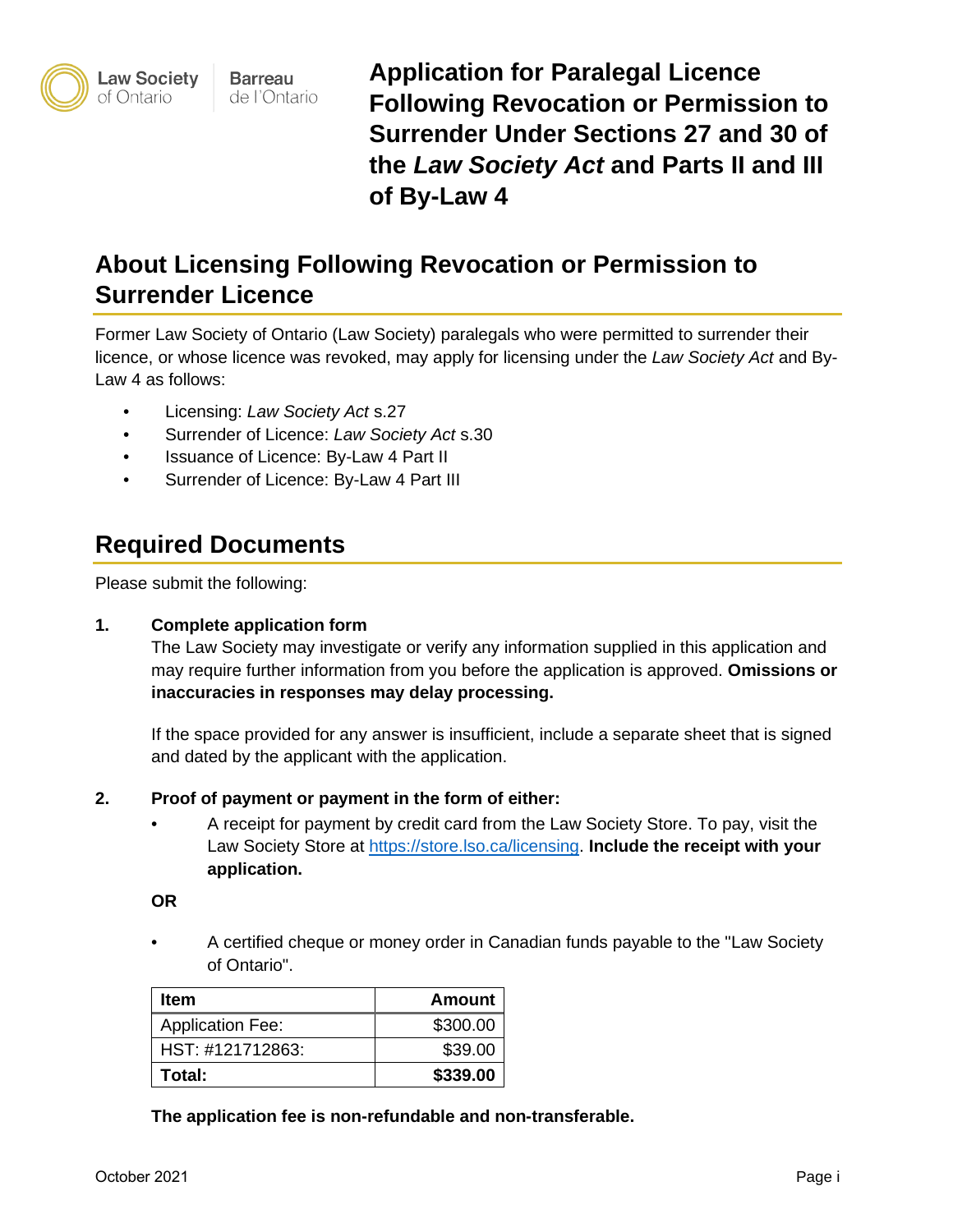The Law Society will not process applications submitted without proof of payment or a certified cheque or money order.

## **3. Required Documents:**

Submit additional relevant documents to comply with specific application requirements – see **PART C** for details. Documents must not be older than 60 days.

# **Questions?**

Please direct questions about this application to **Complaints & Compliance** by calling 416-947-3315 or 1-800-668-7380 and asking to be transferred, or emailing storms@lso.ca.

# **Mailing Address**

Email or mail original applications and supporting documents to:

## [lsforms@lso.ca](mailto:lsforms@lso.ca)

Law Society of Ontario Complaints & Compliance Osgoode Hall, 130 Queen Street West Toronto, Ontario M5H 2N6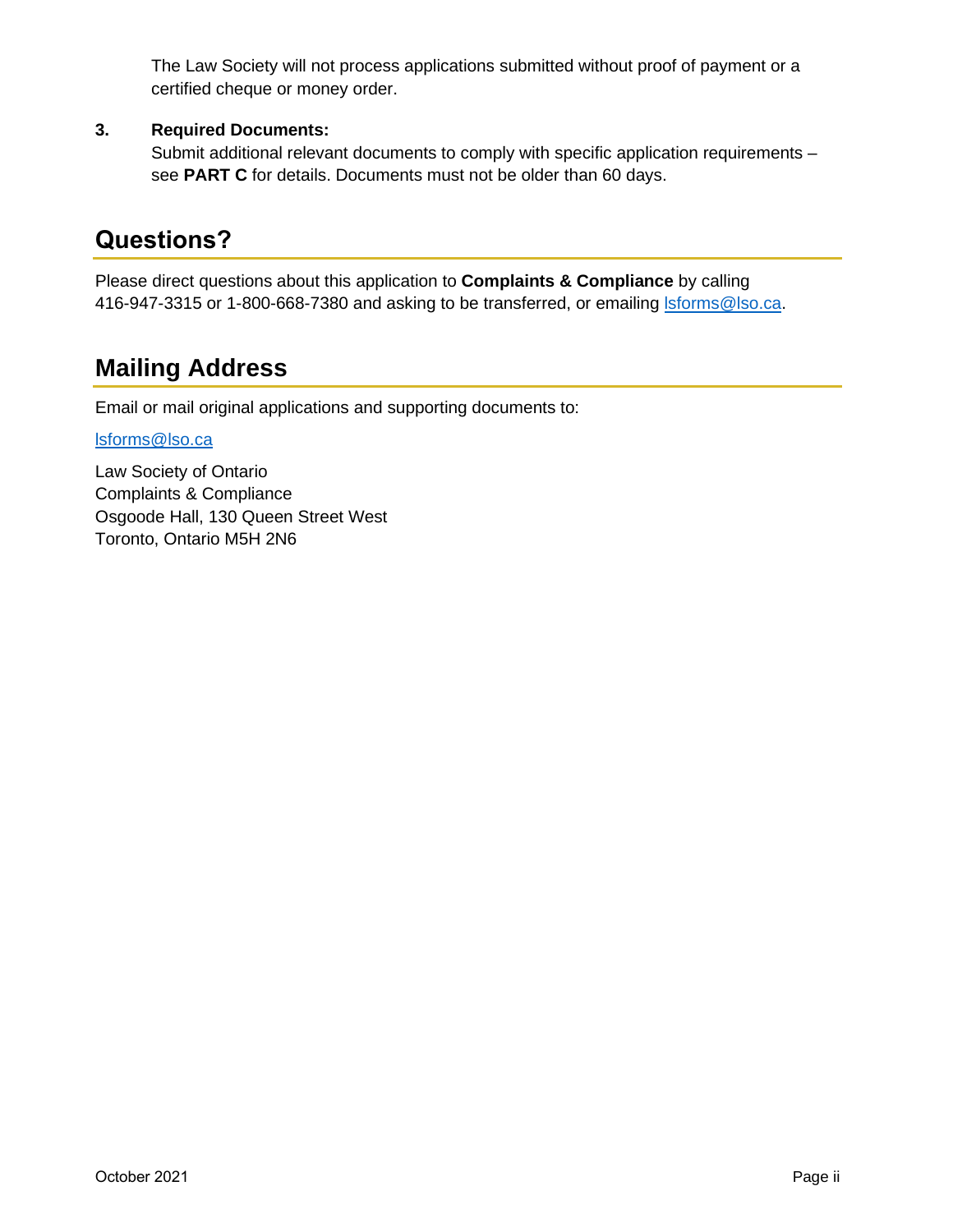

**Barreau** de l'Ontario **Application for Paralegal Licence Following Revocation or Permission to Surrender Under Sections 27 and 30 of the** *Law Society Act* **and Parts II and III of By-Law 4** 

# **Part A – Applicant's Information**

| 1. | <b>Personal Information</b>        |
|----|------------------------------------|
|    | First Name:                        |
|    | Middle Name:                       |
|    | Last Name:                         |
|    | Date of Birth (dd/mm/yyyy):        |
|    | Place of Birth (city and country): |
|    |                                    |

## **2. Home Contact Information**

Home Address (street, unit, city, province, postal code):

| Phone 1:                            |                                                                                           | $\bigcirc$ Home      | $\bigcirc$ Mobile                      |
|-------------------------------------|-------------------------------------------------------------------------------------------|----------------------|----------------------------------------|
| Phone 2:                            |                                                                                           | $\bigcirc$ Home      | $\bigcirc$ Mobile                      |
| Email:                              |                                                                                           |                      |                                        |
|                                     |                                                                                           |                      |                                        |
| <b>Business Contact Information</b> |                                                                                           |                      |                                        |
|                                     | Business/Employer Name and Address (street, unit, city, province, postal code):           |                      |                                        |
| Phone 1:                            |                                                                                           | <b>Business</b><br>◯ |                                        |
| Phone 2:                            |                                                                                           | <b>Business</b>      |                                        |
| Fax:                                | the control of the control of the control of the control of the control of the control of |                      | $\bigcirc$ Mobile<br>$\bigcirc$ Mobile |

**Please notify the Law Society immediately after any change in contact information.**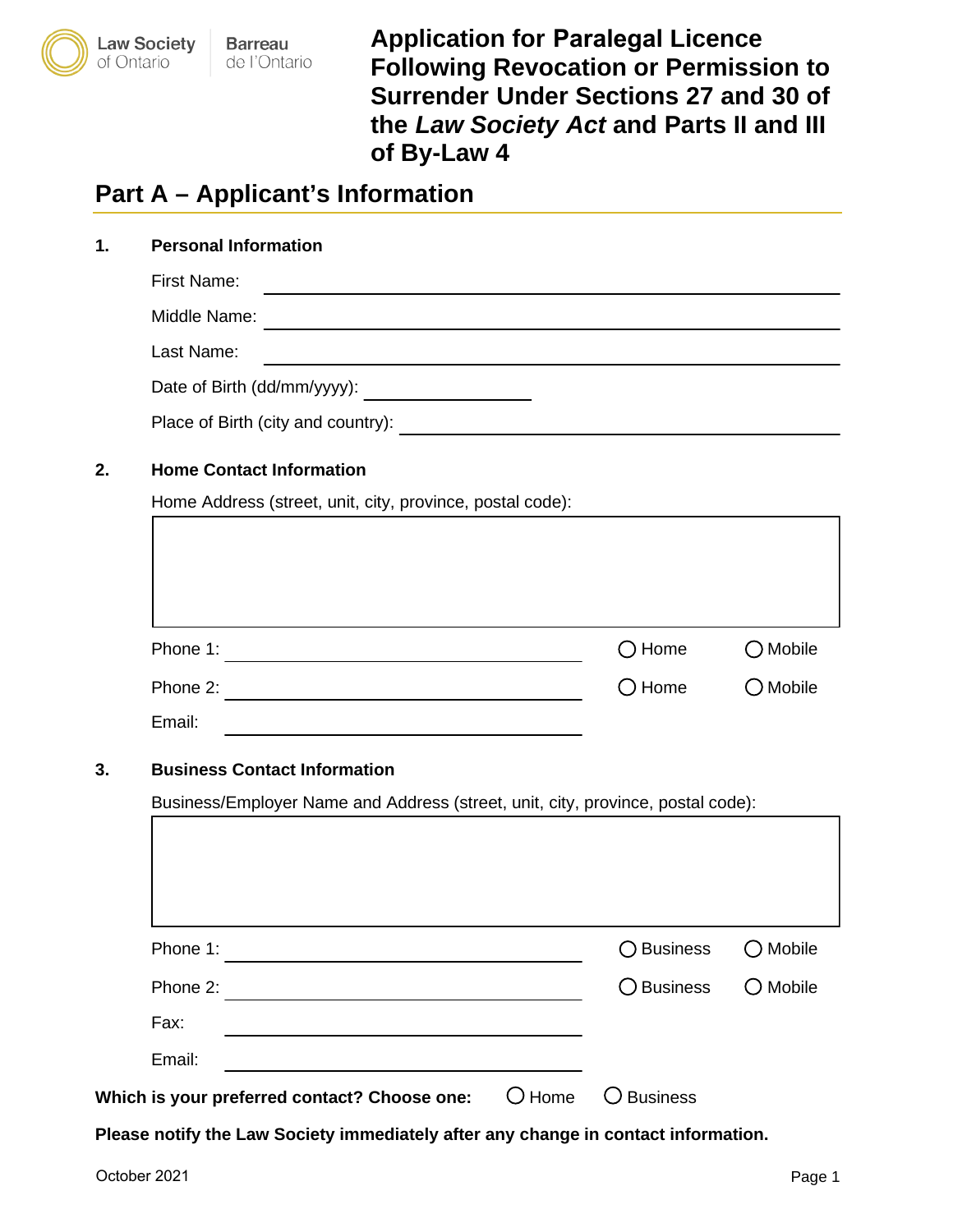## **4. Law Society of Ontario Information**

Law Society Number:

Provide the date you were licensed as a paralegal in Ontario (dd/mm/yyyy):

Provide the date you ceased to be licensed with the Law Society (dd/mm/yyyy):

The reason you ceased to be a member of the Law Society is due to (select one):

O Revocation of Licence

O Permission to Surrender Licence

## **5. Professional Membership Information**

List any professional regulatory bodies/law societies/paralegal organizations you are or have been a member of, other than the Law Society of Ontario, if applicable:

## **Name of Professional Organization:**

Membership/Licence Date: \_\_\_\_\_\_\_\_\_\_\_\_

Member/Licence Number:

Status: Status: Status: Status: Status: Status: Status: Status: Status: Status: Status: Status: Status: Status: Status: Status: Status: Status: Status: Status: Status: Status: Status: Status: Status: Status: Status: Status

Name Licensed Under (if different from personal information in question 1):

## **Name of Professional Organization:**

Membership/Licence Date:

Member/Licence Number:

Status: The Contract of the Contract of The Contract of The Contract of The Contract of The Contract of The Contract of The Contract of The Contract of The Contract of The Contract of The Contract of The Contract of The Co

Name Licensed Under (if different from personal information in question 1):

**Make arrangements for an original Certificate(s) of Standing (dated within the last 30 days) from each professional regulatory body/law society/paralegal organization of which you are or have been a member, inside and outside of Canada, to be forwarded directly from the governing or regulatory body to the Law Society by email or mail.**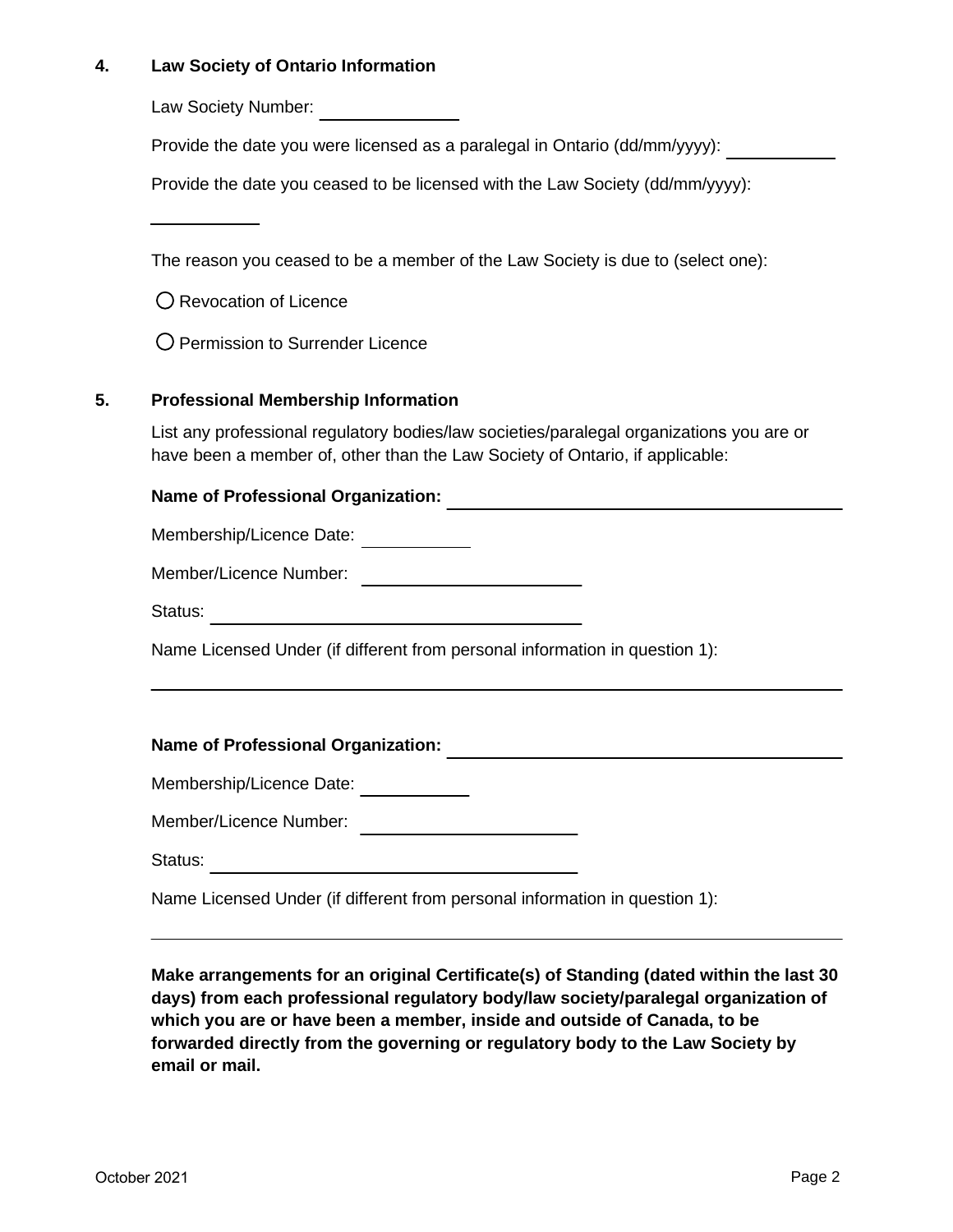**NOTE:** Your Certificate(s) of Standing must be replaced if it will be more than 60 days old at the time your application is ready to be approved by Complaints & Compliance.

Do not submit a Certificate of Standing from the Law Society of Ontario.

## **6. Proof of Legal Name**

All applicants must register on the Rolls of the Law Society using their full legal name. Proof of legal name must accompany this application and is a requirement for paralegal licensing in Ontario. Please do not provide original documents as they will not be returned.

The documents supporting your legal name and what you have selected below must be submitted with this application and must be certified as a true photocopy of the original(s) by a Notary Public.

Have you used another name or changed your name by court order, marriage, or other means?

 $OYes$   $ONo$ 

If "Yes", provide one of the following:

- a) Official Canadian Name Change Certificate
- b) Marriage Certificate

(Need only be submitted by those candidates adopting a spousal surname.)

## **7. Paralegal Education**

Did you graduate from a legal services program in Ontario that is accredited by the Law Society?

 $OYes$   $ONo$ 

If "Yes", specify your program:

Name of School:

| <b>Graduation Year:</b> |  |
|-------------------------|--|
|                         |  |

Name of Program:  $\blacksquare$ 

## **8. Future Work Intentions**

Indicate the work that you plan to perform upon being licensed (select one):

- **A.** Sole practitioner in a paralegal firm
- **B.** Partner in a paralegal firm
- **C.** Employee/associate in a paralegal firm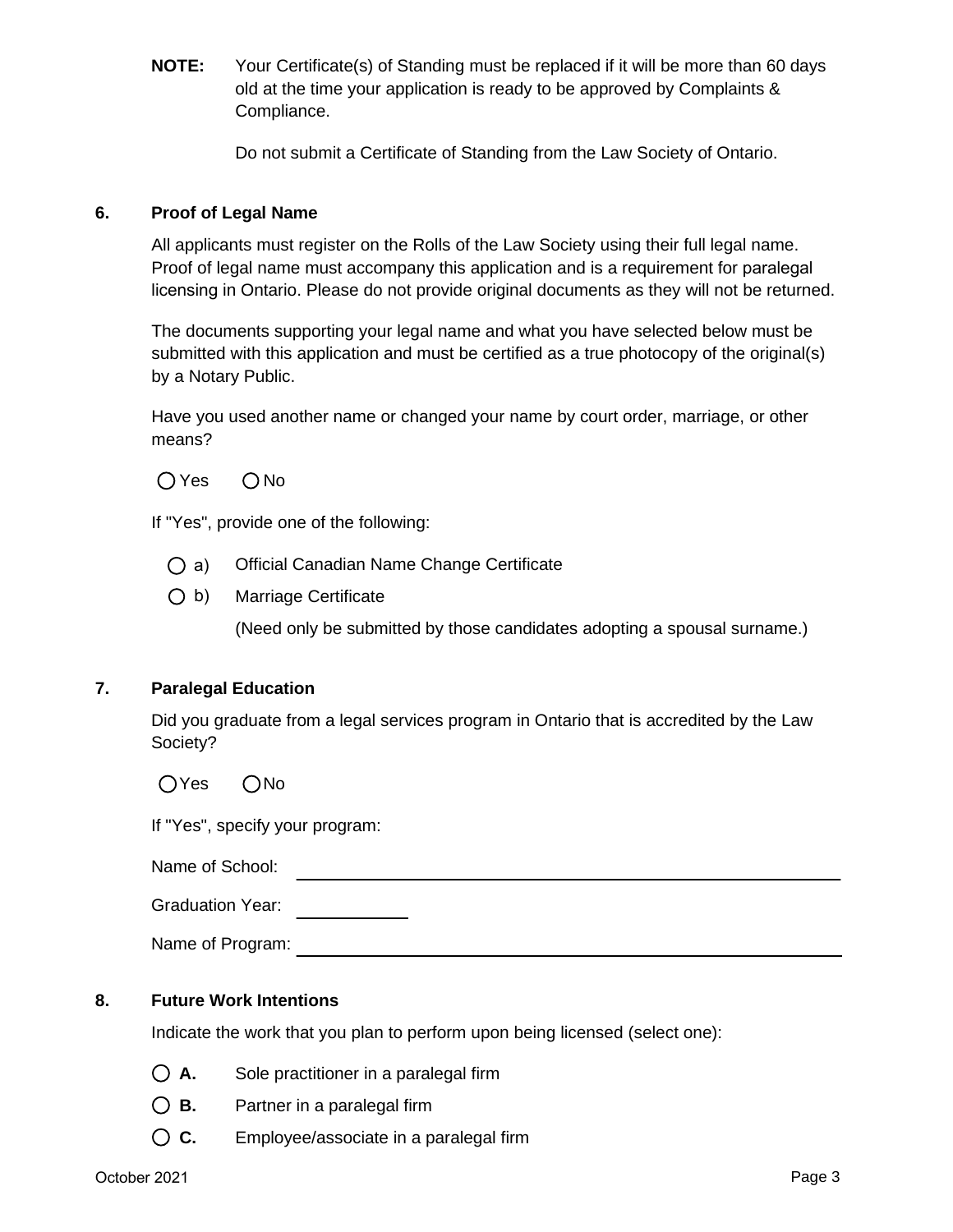- **D.** Employed in education
- **E.** Employed in government
- **F.** Employed other (provide details):
- **G.** Providing legal services outside of Ontario
- **H.** Employed other outside of Ontario (provide details):
- **I.** Other (provide details):

## **9. Work History**

**a)** Set out in full chronological order your work history from the date you were licensed by the Law Society of Ontario to the date you were permitted to surrender your licence or your licence was revoked.

#### **Employer/Firm Name:**

Address (street, unit, city, province, postal code):

Date From (dd/mm/yyyy): \_\_\_\_\_\_\_\_\_\_\_\_

Date To (dd/mm/yyyy): 

Describe your position:

Reason(s) for leaving:

## **Employer/Firm Name:**

Address (street, unit, city, province, postal code):

Date From (dd/mm/yyyy):

Date To (dd/mm/yyyy):  $\overline{\phantom{a}}$ 

Describe your position:

Reason(s) for leaving: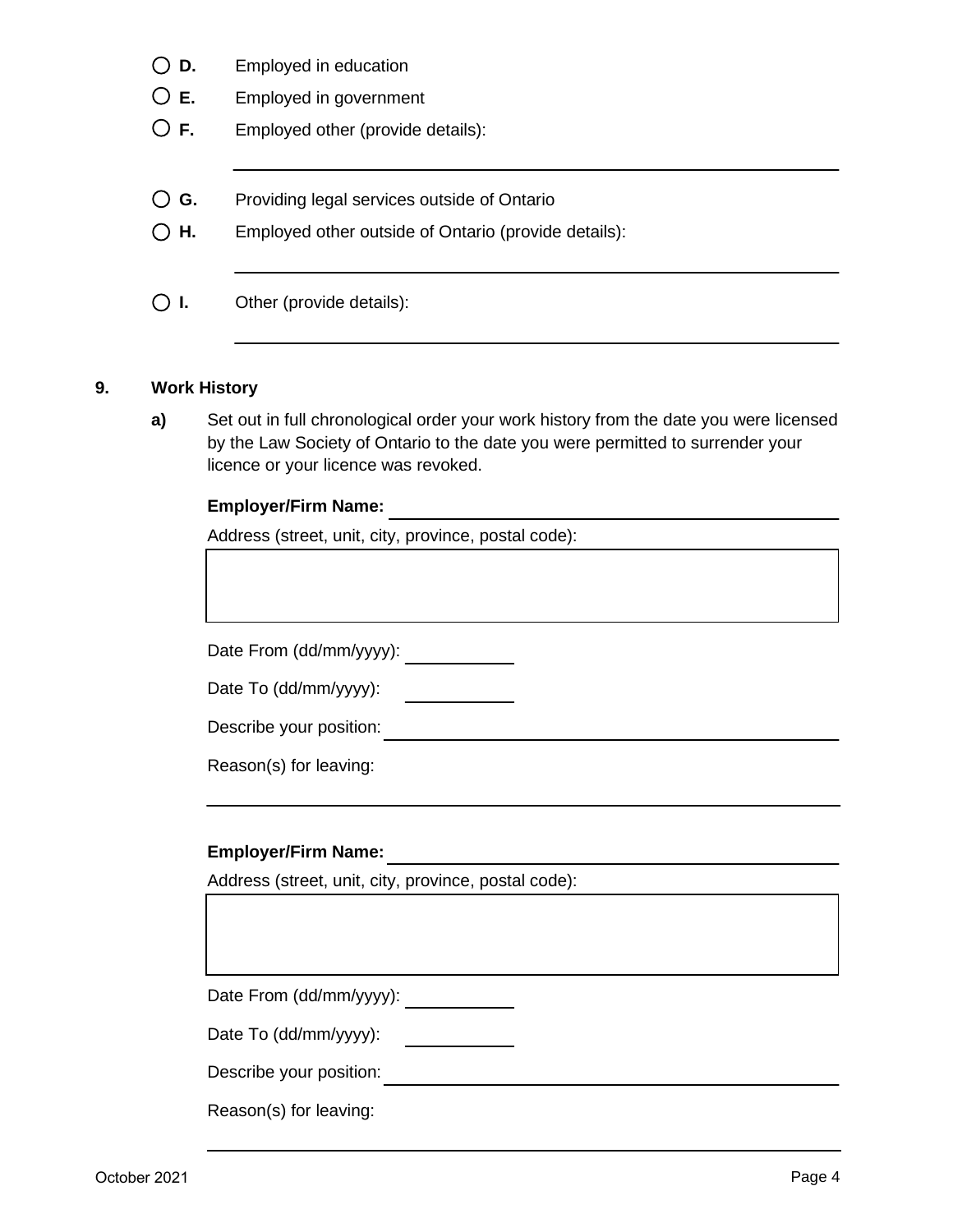## **Employer/Firm Name:**

Address (street, unit, city, province, postal code):

| Date From (dd/mm/yyyy): |  |
|-------------------------|--|
| Date To (dd/mm/yyyy):   |  |
| Describe your position: |  |
| Reason(s) for leaving:  |  |

**b)** Set out in full chronological order your business or employment activities from the date you were permitted to surrender your licence or your licence was revoked to the present.

#### **Employer/Firm Name:**

Address (street, unit, city, province, postal code):

Date From (dd/mm/yyyy): \_\_\_\_\_\_\_\_\_\_\_

Date To (dd/mm/yyyy):

Describe your position:

Reason(s) for leaving:

## **Employer/Firm Name:**

Address (street, unit, city, province, postal code):

Date From (dd/mm/yyyy):

Date To (dd/mm/yyyy): <u>and the state of the state</u>

Describe your position:

Reason(s) for leaving: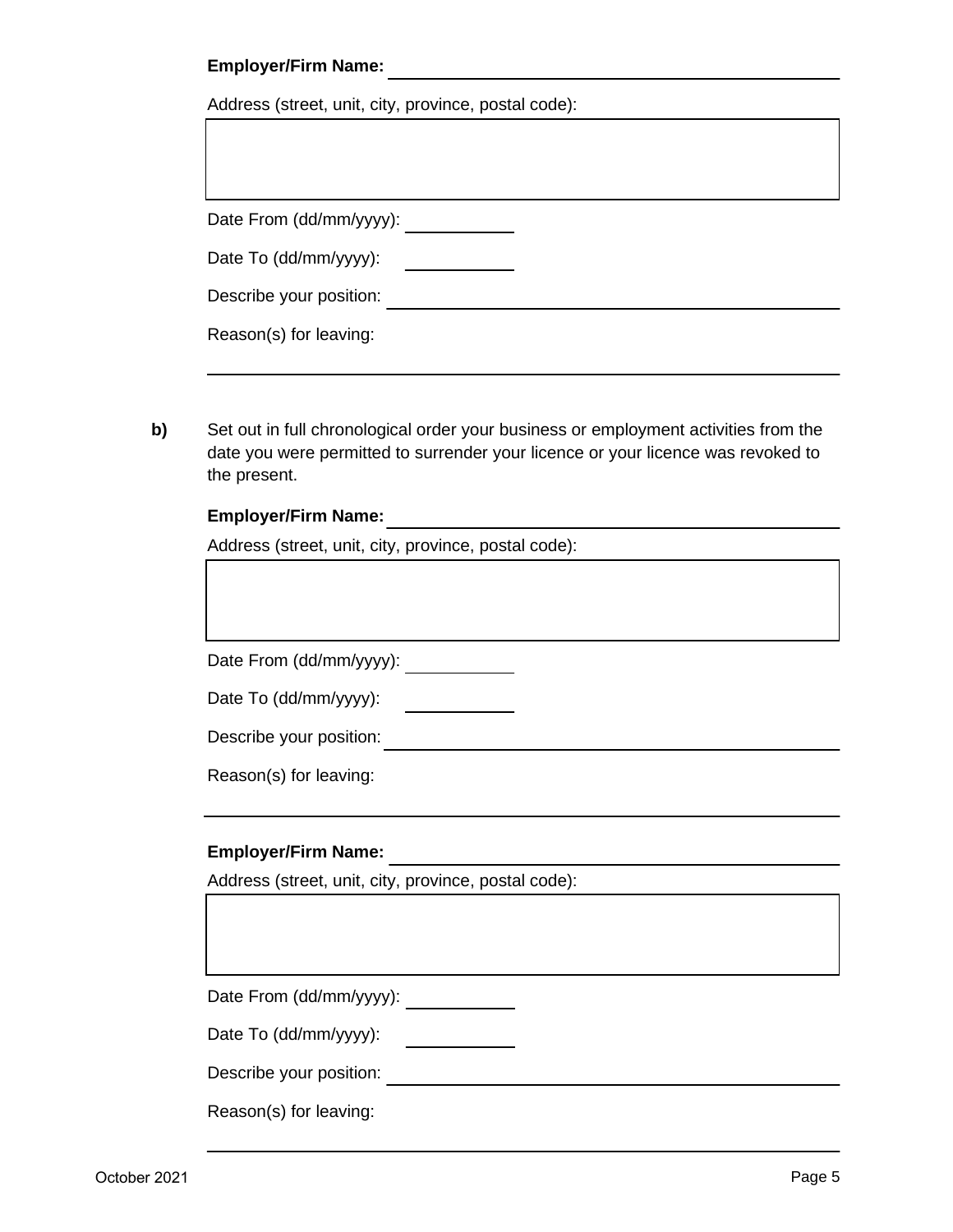## **Employer/Firm Name:**

| Address (street, unit, city, province, postal code): |  |
|------------------------------------------------------|--|
|                                                      |  |

Date From (dd/mm/yyyy):

Date To (dd/mm/yyyy): \_\_\_\_\_\_\_\_\_\_\_\_\_\_\_

Describe your position:  $\qquad \qquad \qquad$ 

**10.** List all addresses where you have resided (inside and outside of Canada) since you were permitted to surrender your licence or your licence was revoked.

## **Address (street, unit, city, province, postal code):**

Date From (dd/mm/yyyy):

Date To (dd/mm/yyyy):

## **Address (street, unit, city, province, postal code):**

Date From (dd/mm/yyyy):

Date To (dd/mm/yyyy):

#### **Address (street, unit, city, province, postal code):**

Date From (dd/mm/yyyy):

Date To (dd/mm/yyyy):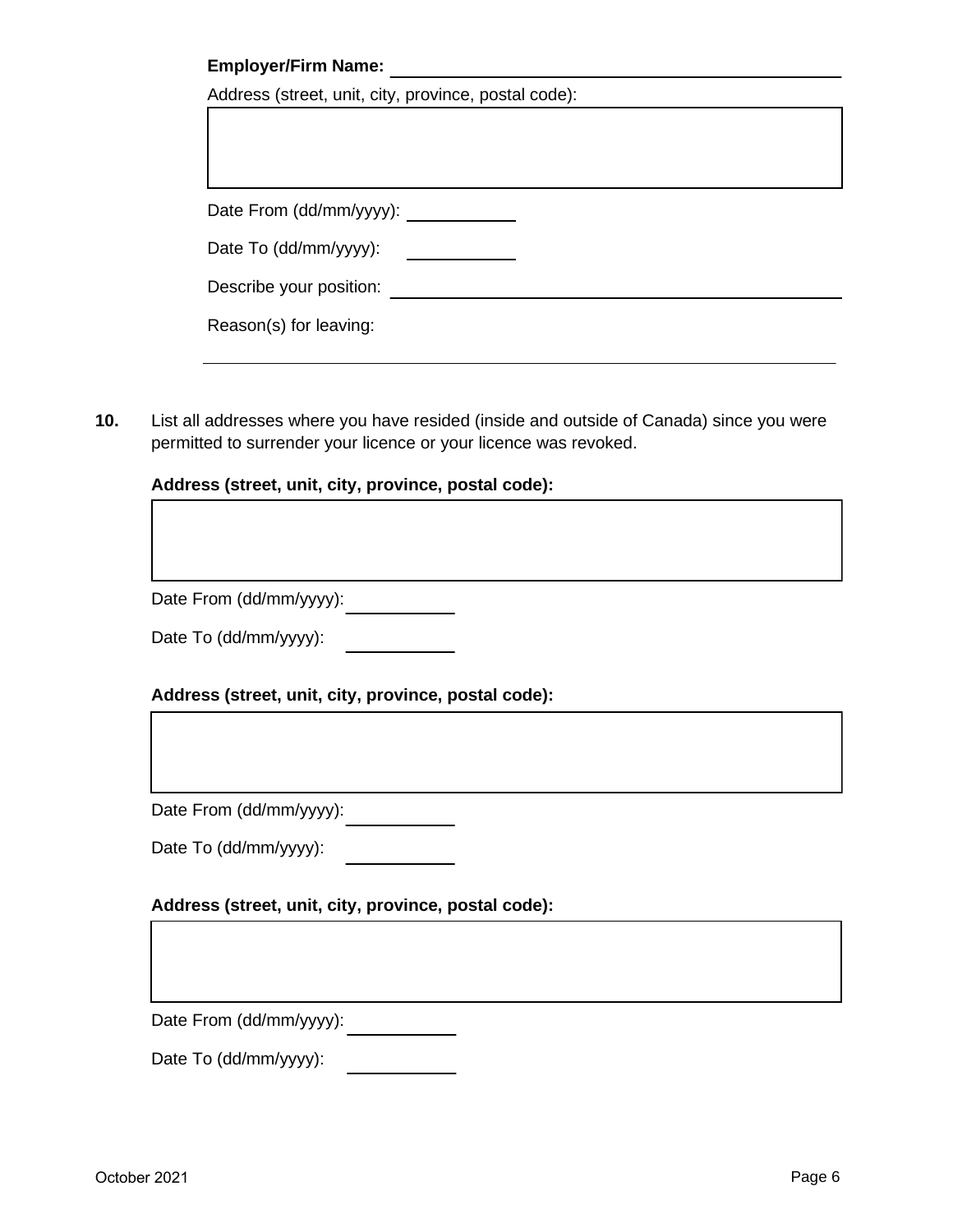## **11. References**

Include references from at least two persons whom you have had direct personal association with in the course of business or employment during the period between the date you were permitted to surrender your licence or your licence was revoked to the present, expressing their opinions that you are a fit and proper person to engage in the provision of legal services.

**Each statement should indicate that the person tendering the statement is prepared to appear at a hearing if requested and they are fully aware of the circumstances which resulted in the termination of your licence**.

**Provide the names, positions and contact information for your two references:**

# **i) Name of Reference:**

Position/Title:

Address (street, unit, city, province, postal code):

Phone:

## **ii) Name of Reference:**

Position/Title:

Address (street, unit, city, province, postal code):

Phone: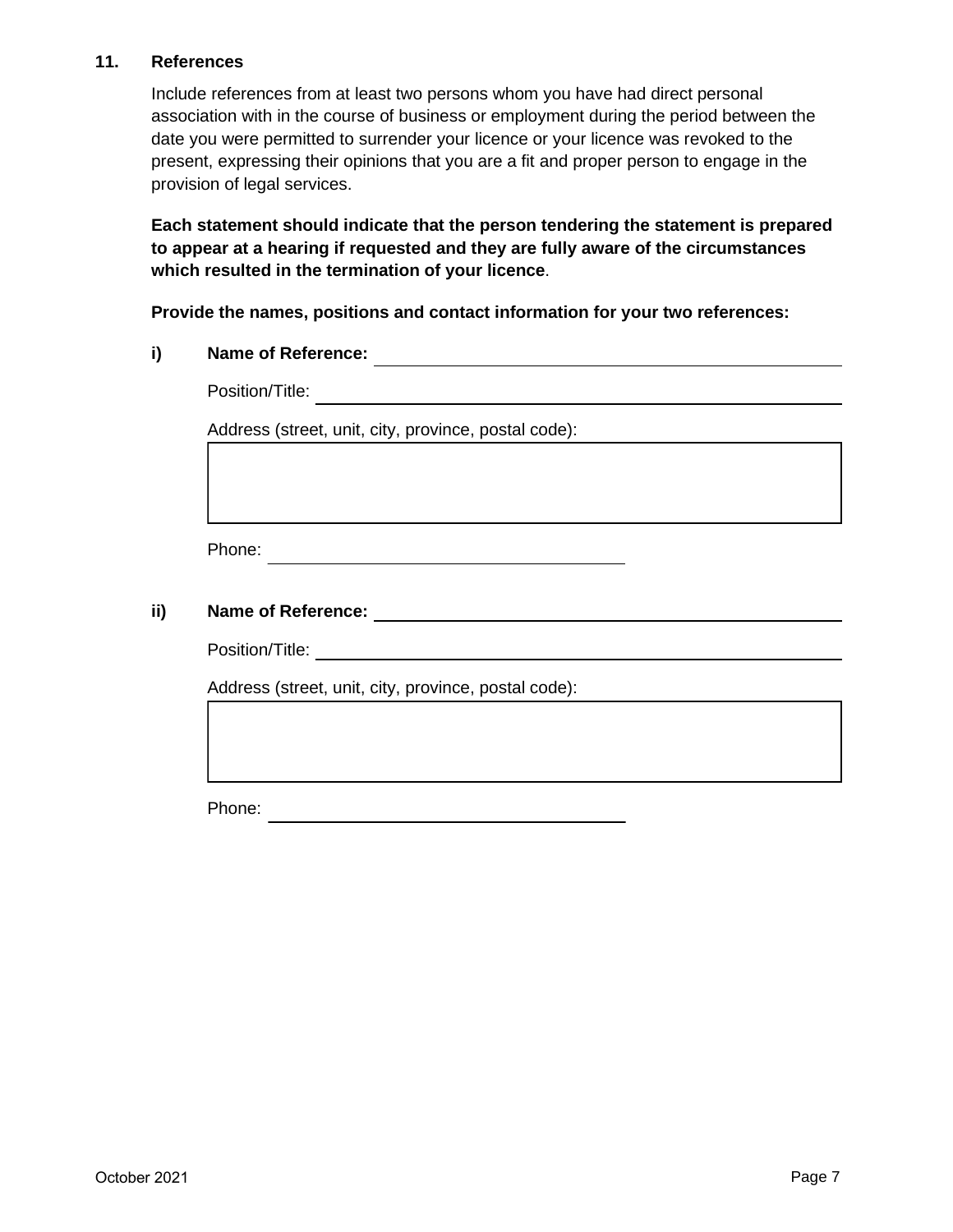# **Part B – Good Character**

Applicants for licensing are required to answer the following good character questions. If you answer "YES" to any of these questions, you must provide full and detailed particulars in the space below, and include any supporting documentation with your application. Failure to do so can cause delays with processing your application.

For additional information about the Good Character requirement, visit [https://lso.ca/becoming](https://lso.ca/becoming-licensed/paralegal-licensing-process/good-character-requirement)[licensed/paralegal-licensing-process/good-character-requirement](https://lso.ca/becoming-licensed/paralegal-licensing-process/good-character-requirement).

The Law Society is committed to working toward reconciliation with First Nation, Status, non-Status, Inuit and Métis Peoples. When reviewing permit applications, the Law Society applies the principles established by the Supreme Court of Canada in *R v. Gladue*, [1999] 1 SCR 688 and *R v. Ipeelee*, [2012] 1 SCR 433 and as such considers the unique systemic or background factors that may have played a part in those incidents to which an applicant's responses refer.

**12.** Are you currently the subject of criminal proceedings or proceedings for any offence under any statute in Canada or elsewhere?

 $OYes$   $ONo$ 

**13.** Have you ever been found guilty of, or been convicted of, any offence under any statute in Canada or elsewhere?

Please exclude:

- i) speeding and parking tickets;
- ii) offences for which more than one year has passed since you were discharged absolutely or more than three years have passed since you were discharged on conditions prescribed in a prohibition order; and
- iii) convictions or findings of guilt under the *Controlled Drugs and Substances Act* for possession of cannabis not exceeding 30 grams or cannabis resin not exceeding 1 gram that did not include a term of incarceration.

 $OYes$   $ONo$ 

**14.** Has judgment ever been entered against you in an action involving fraud?

 $OYes$   $ONo$ 

**15.** Are there any outstanding civil judgments against you?

 $OYes$   $ONo$ 

**16.** Have you ever disobeyed an order of any court requiring you to do any act or to abstain from doing any act?

 $OYes$   $ONo$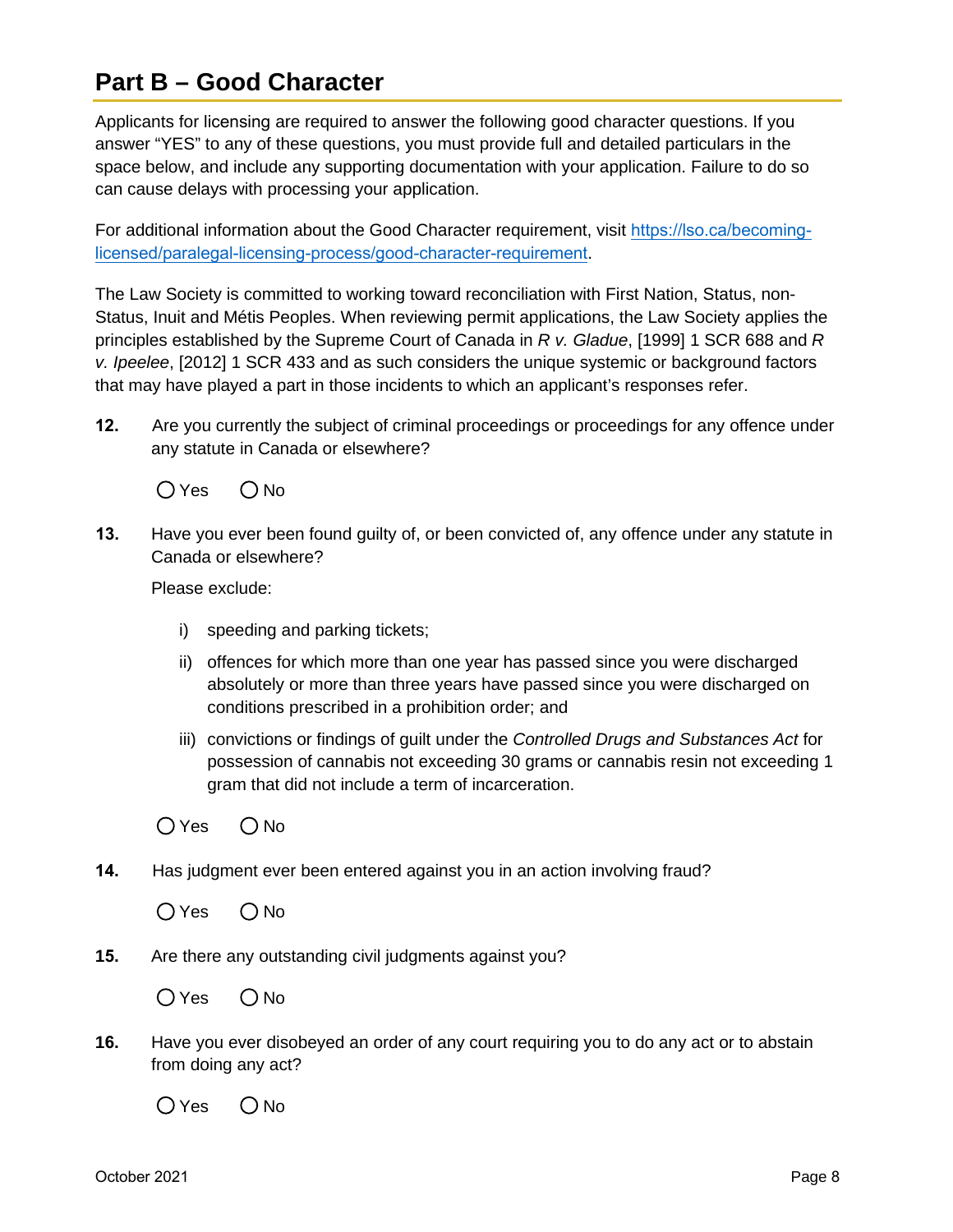**17.** While attending a post-secondary institution, have allegations of misconduct ever been made against you or have you ever been suspended, expelled or penalized by a postsecondary institution for misconduct?

 $O$  Yes  $O$  No

**18.** Have you ever been refused admission as an applicant or member of any professional/regulatory/governing body?

 $O$  Yes  $O$  No

**19.** Are you now or have you ever been suspended, disqualified, censured, the subject of a conduct, capacity or competence proceeding or otherwise the subject of discipline in any jurisdiction(s) where you are or were licensed to provide legal services?

 $O$  Yes  $O$  No

**20.** Are you now or have you ever been a member of a professional or regulatory or governing body (other than a Canadian law society) in any jurisdiction?

 $O$  Yes  $O$  No

**21.** Have you ever been denied a licence or permit, or had any licence or permit revoked for failure to meet good character requirements?

 $O$  Yes  $O$  No.

**22.** Are you now the subject of a prosecution or have you ever been prosecuted, suspended, disqualified, censured, the subject of a conduct, capacity or competence proceeding or otherwise disciplined by any professional organization?

 $O$  Yes  $O$  No

**23.** Are you aware of any complaint or charge pending against you in your professional capacity, which has not yet come to the attention of your law society or professional or regulatory or governing body?



**24.** Are you now or have you ever been the subject of an insurance claim under a policy for professional liability insurance?

 $O$  Yes  $O$  No

**25.** Have you ever been discharged from any employment where the employer alleged there was cause?

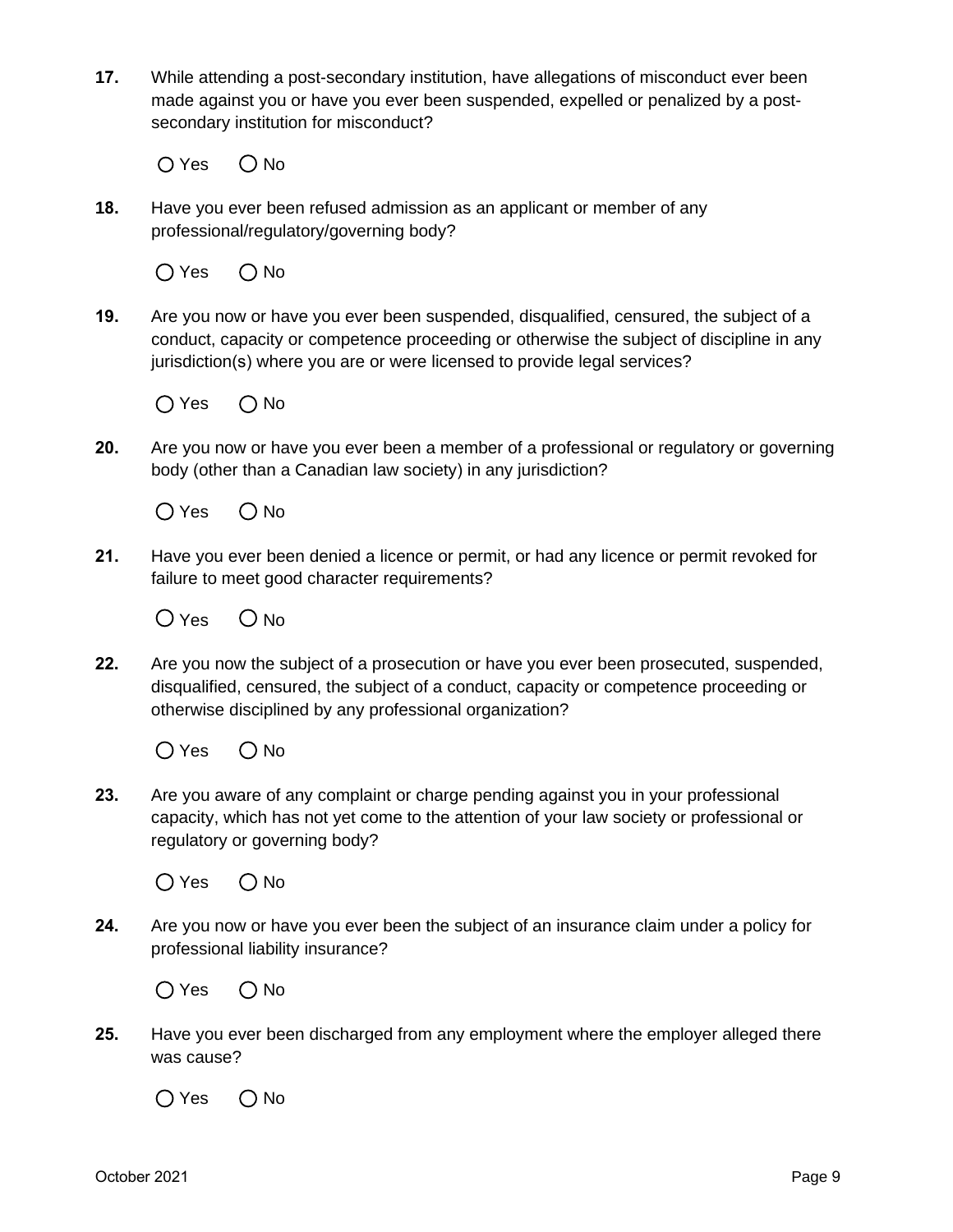**26.** Have you ever been disciplined by an employer, or been a respondent in proceedings in relation to a violation of the *Human Rights Code* or similar legislation in any jurisdiction (e.g., sexual harassment, racial discrimination)?

 $O$  Yes  $O$  No

**27.** Are you or any company or partnership of which you are or were a director, officer or employee currently subject to a petition or assignment in bankruptcy or a proposal to creditors under the *Bankruptcy and Insolvency Act*, or similar legislation in any jurisdiction and/or have you or any company or partnership of which you are or were a director, officer or employee ever been bankrupt or insolvent, under any statute?



- **28.** Are there events, circumstances or conditions, other than those mentioned above, that are potentially relevant to your ability to provide legal services?
	- $O$  Yes  $O$  No

If you answered "Yes" to any of the Good Character questions in this part, please explain in the box below. If necessary, provide full details on a separate page and include any relevant documents such as orders and/or judgments.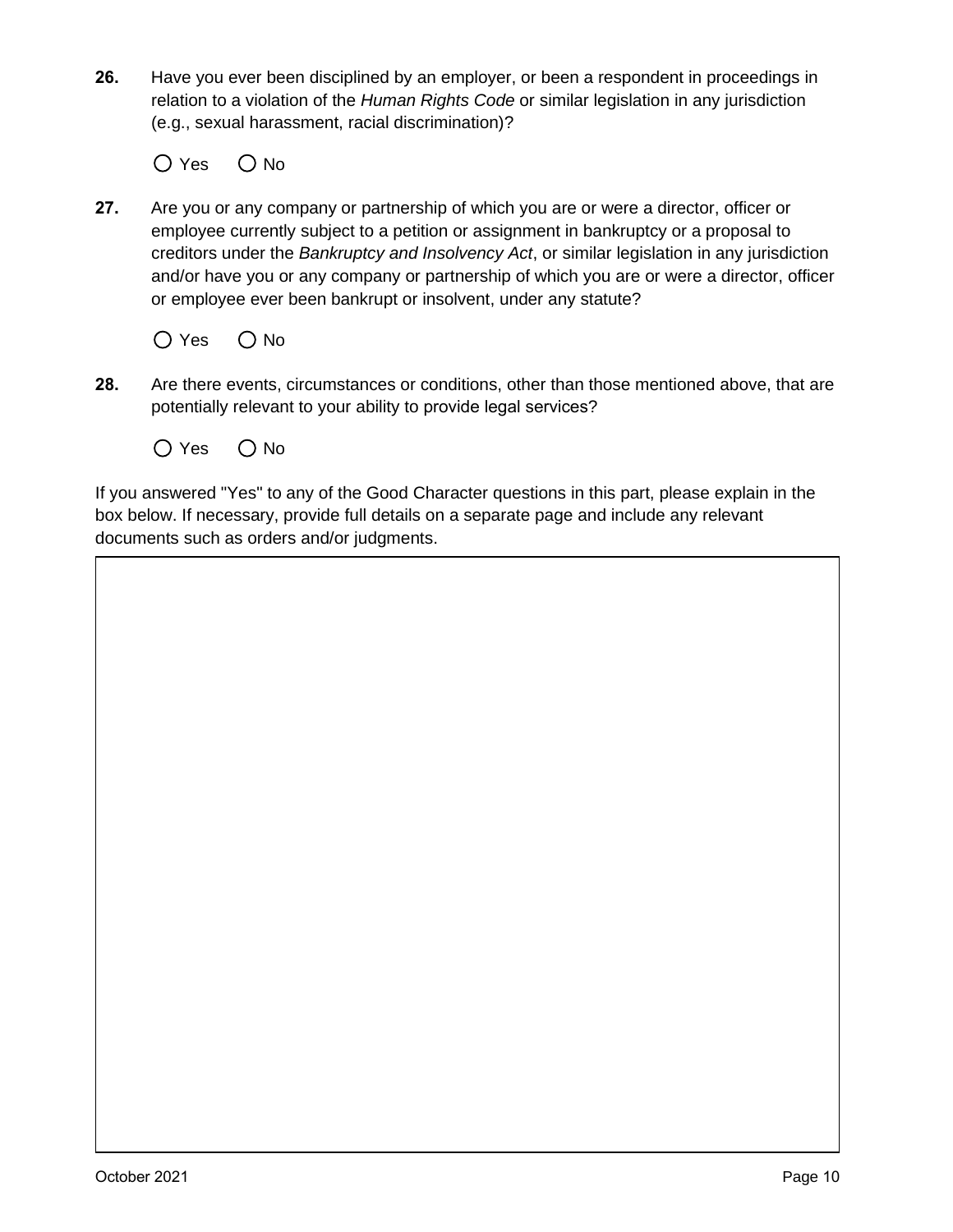## **Part C – Required Documents**

Review the following and include all required documents with your application, unless you have indicated that the section/item does not apply to you where that option is available.

## **All required documents must not be older than 60 days.**

**1. Proof of Payment (receipt from the Law Society Store) or Payment**

## **2. Outstanding Law Society Fees:**

Any outstanding Law Society fees owing from the time you were permitted to surrender your licence, or it was revoked, must be paid prior to re-licensing. If you are not certain if you owe fees, you can contact Membership Services for confirmation. **You can contact Membership Services by calling 416-947-3315 or 1-800-668-7380 and asking to be transferred, or emailing [records@lso.ca.](mailto:records@lso.ca)**

 $\bigcirc$  Outstanding annual Law Society fees owing from the time you were permitted to surrender your licence or your licence was revoked, in the amount of

\$

## **OR**

 $\bigcirc$  You have confirmed that, to the best of your knowledge, there are no outstanding annual fees owing from the time you were permitted to surrender your licence or your licence was revoked.

## **3. Current Annual Law Society Fees:**

Law Society annual fees for the year in which you apply to be licensed will be payable upon licensing. Contact Membership Services for information on current fees payable. **You can contact Membership Services by calling 416-947-3315 or 1-800-668-7380 and asking to be transferred, or emailing [records@lso.ca.](mailto:records@lso.ca)**

#### **4. Costs:**

By submitting this application, you acknowledge that you are aware that pursuant to Rule 15 of the *Rules of Practice and Procedure*, the Law Society might seek costs and expenses which it incurs. Refer to the *Rules* for further information.

## **5. Letter from a Qualified Medical Practitioner:**

If the permission to surrender your licence or the revocation of your licence was attributable directly or indirectly to physical or mental illness or other disability, which had interfered with your practice, a certificate of a duly qualified medical practitioner stating that you no longer suffer from such illness or disability or have it under control is required to be submitted with your application.

 $\bigcirc$  I am including medical information with my application.

## **OR**

 $\bigcirc$  This section does not apply to me.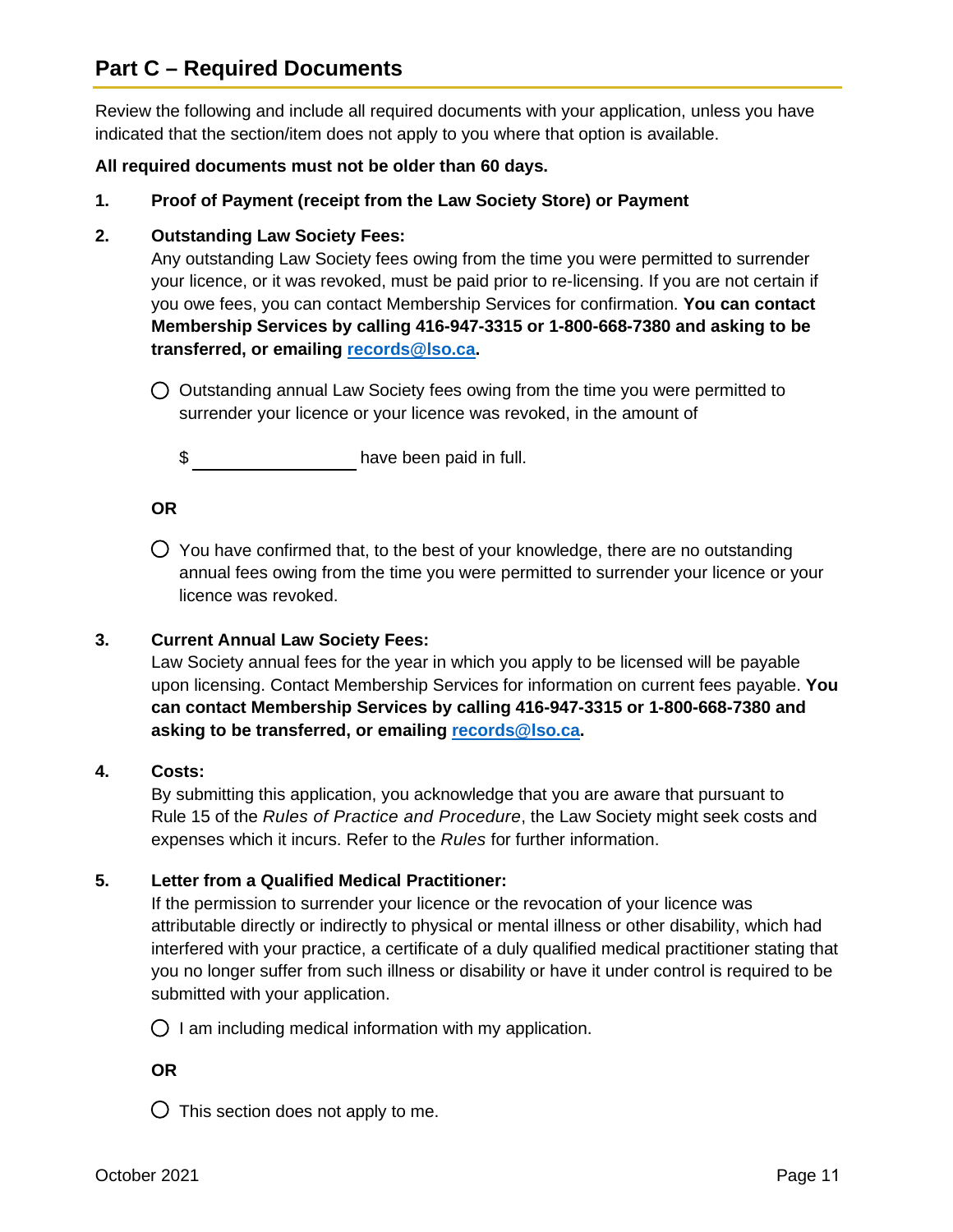## **6. Legal Aid History:**

 $\bigcirc$  Please select if you have ever provided legal aid services through Legal Aid Ontario (LAO).

Contact LAO and request that LAO send a statement about your membership history with LAO to the Law Society that includes:

- your membership history with LAO;
- the date and circumstances under which your authorization to provide legal aid services was removed by LAO;
- whether you owe funds or other debt to LAO; and
- information, if any, following your removal that LAO determines should be sent to the Law Society.

Make arrangements for LAO to provide the statement directly to the Law Society by email to [lsforms@lso.ca.](mailto:lsforms@lso.ca)

## **OR**

 $\bigcirc$  I confirm I have never provided legal services through LAO.

## **7. Law Society Compensation Fund:**

Provide satisfactory evidence that the Law Society Compensation Fund has been reimbursed for payments made on your behalf. **The Law Society Compensation Fund can be contacted at 416-947-3343.**

Repayment of any money paid out of the Law Society Compensation Fund will not be an absolute prerequisite to being licensed. However, whether or not there has been repayment of the Compensation Fund will still be an important factor to consider. Any former licensee seeking licensing who is unable to repay the Compensation Fund before making an application must include a Financial Statement as evidence of an inability to repay.

## **8. Insurance Claims History and Premiums/Fees, Deductibles, Levies, Filings:**

Submit an original letter from your insurance provider with respect to the status of your Errors & Omissions Claims History, and confirmation that Premiums/Fees, Deductibles, and/or Levies have been paid and applicable filings have been submitted.

**NOTE:** Complete and fax the enclosed Request and Consent for Insurance Information form.

## **9. Certificate(s) of Standing:**

Make arrangements for an original Certificate(s) of Standing or equivalent from each professional regulatory body/law society/paralegal organization of which you are or have been a member, inside and outside of Canada (excluding the Law Society of Ontario), to be forwarded directly from the governing or regulatory body to the Law Society by email or mail.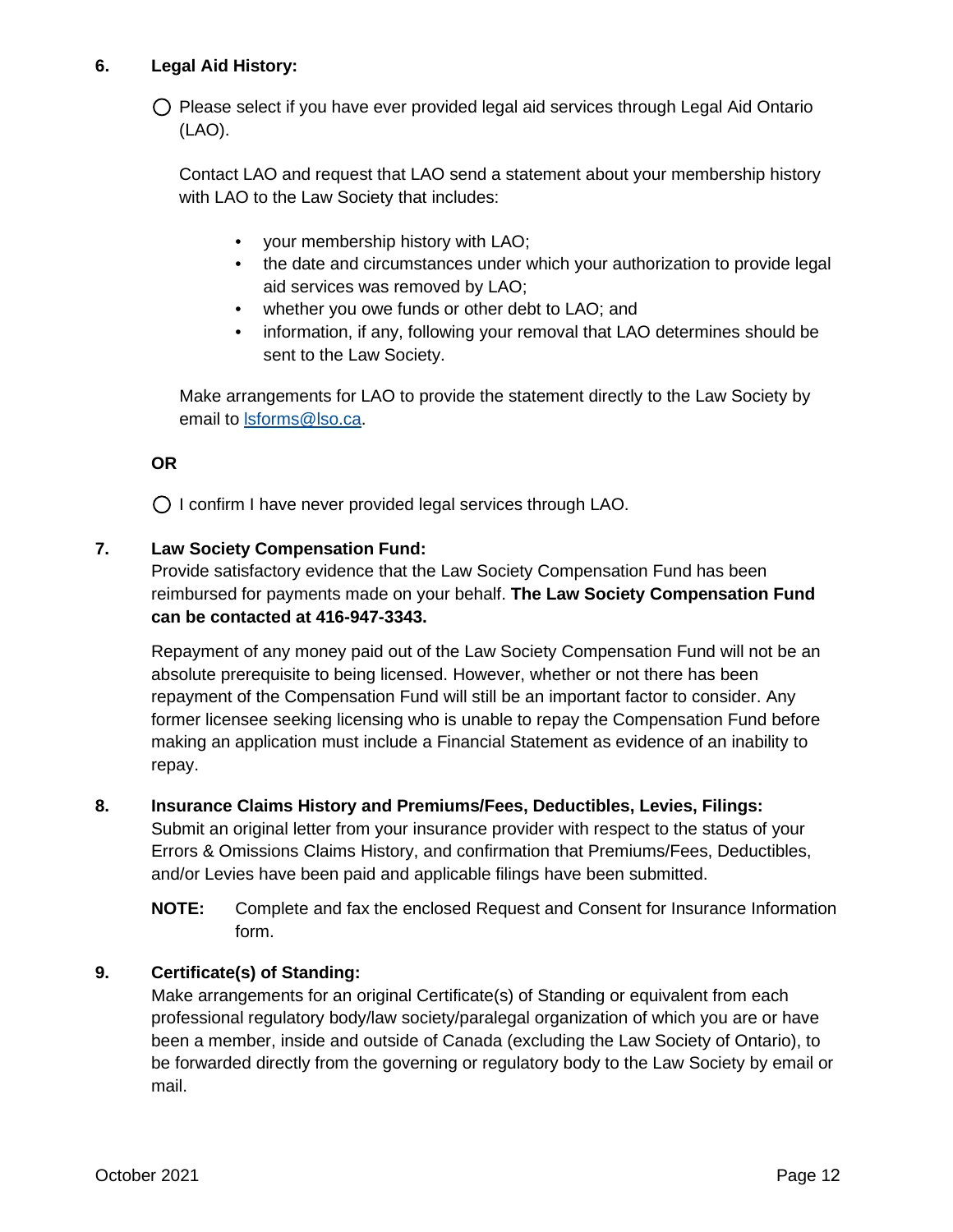$\bigcirc$  I confirm I have made the requests to all law societies/paralegal organizations inside and outside of Canada, and/or any professional regulatory bodies where I have been a member.

## **OR**

 $\bigcirc$  I am not a member of any such organizations.

## **10. Name Change:**

 $\bigcap$  If you have used another name or changed your name by court order or marriage, attach a notarized or certified copy of that Court Order or Canadian Marriage Certificate or Canadian Name Change Certificate.

## **OR**

 $\bigcirc$  I have never used another name or changed my name.

## **11. Character References:**

References are required from at least two persons whom you have had direct personal association within the course of business or employment during the period between the date you were permitted to surrender your licence or your licence was revoked to the present, expressing their opinions that you are a fit and proper person to engage in the provision of legal services. **Each such statement must indicate that the person tendering the statement is prepared to appear at a hearing if requested and they are fully aware of the circumstances which resulted in the termination of your licence**.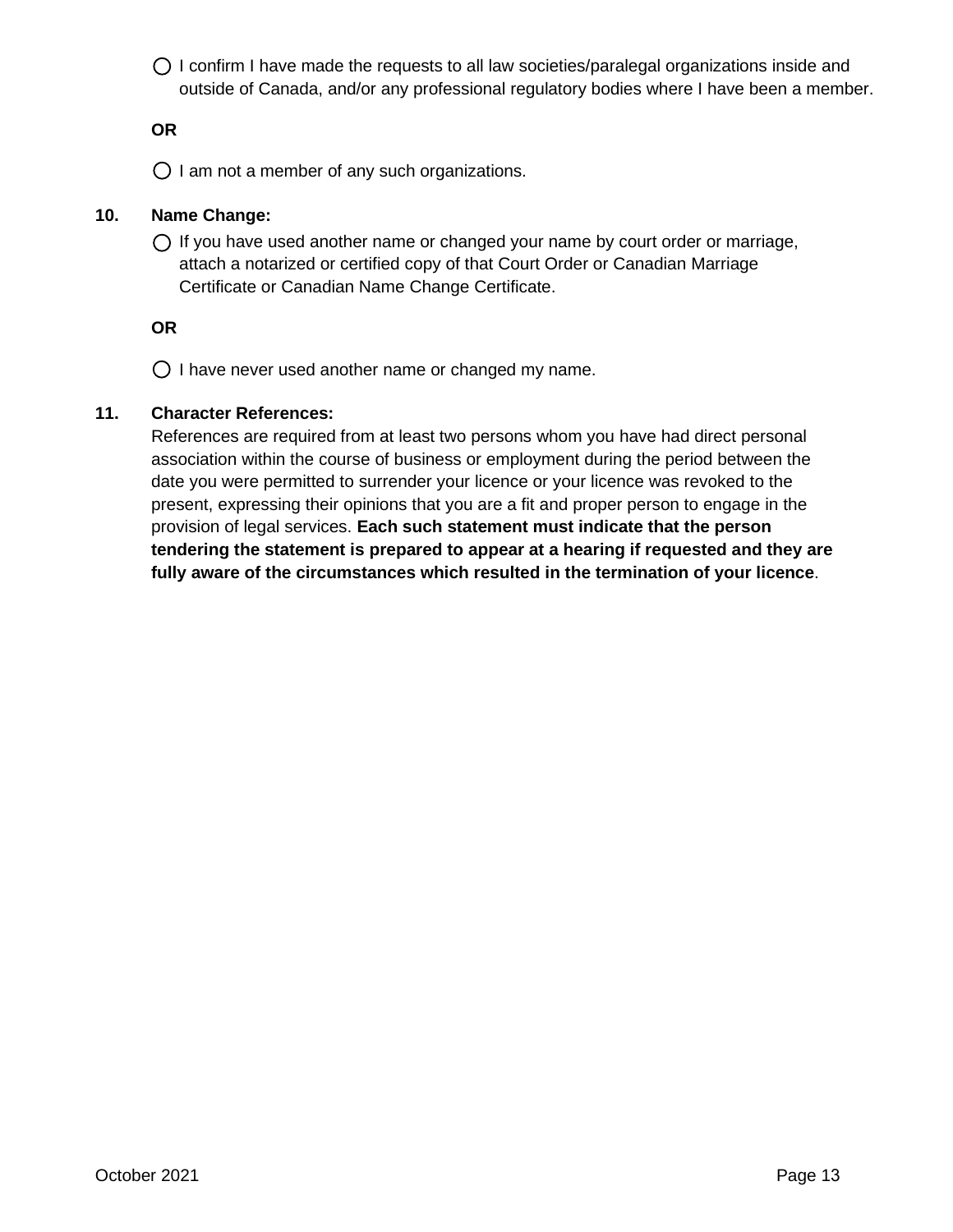# **Part D – Authorization and Declaration**

By signing this application, I declare and agree as follows:

I have read and understand the contents and requirements of this application. I will ensure that all supporting enclosures and applicable fees required by this application are filed and paid in a timely manner and as requested by the Law Society.

I hereby authorize the Law Society to make inquiries of any person or government, any official or body, including, without limitation, any police or academic authority, about my background or character. I will provide any additional specific authorization or any release that is required for the purpose of enabling the Law Society to obtain information related to my background or character. I acknowledge that if I provide any false information to the Law Society in response to any question or inquiry in my application or if I declare under oath or solemnly affirm the contents of my application falsely, the Law Society may commence an investigation and proceeding against me.

I understand that if I am licensed in Ontario, I must comply with the *Law Society Act*, by-laws, the *Paralegal Rules of Conduct*, and all other rules, regulations and requirements of the Law Society.

I understand that I have a continuing obligation to notify the Law Society immediately of any change to the information that I have provided in this application.

I acknowledge that my application for a licence shall be deemed to have been abandoned by me immediately if I fail to:

- provide to the Law Society, at the time that I submit my completed application, all documents and information specified by the Law Society on the application form relating to the requirement that I be of good character; or
- provide to the Law Society, by the time specified by the Law Society, all additional documents and information specified by the Law Society relating to the requirement that I be of good character.

## *Collection and Use of Personal Information*

The Law Society collects personal information only for purposes that are considered necessary and appropriate for the regulation of individuals seeking licensure under the *Law Society Act* and for such other purposes as may be implied by the *Law Society Act*. The Law Society limits the amount and type of personal information it collects, uses, or discloses to that which is necessary to carry out its responsibilities under the *Law Society Act*, its by-laws, and relevant rules, guidelines, and decisions of the Law Society's Convocation.

I acknowledge that the information contained in my application, as well as any information and documentation that subsequently form part of my licensing file, may be shared for purposes consistent with the Law Society's regulatory mandate.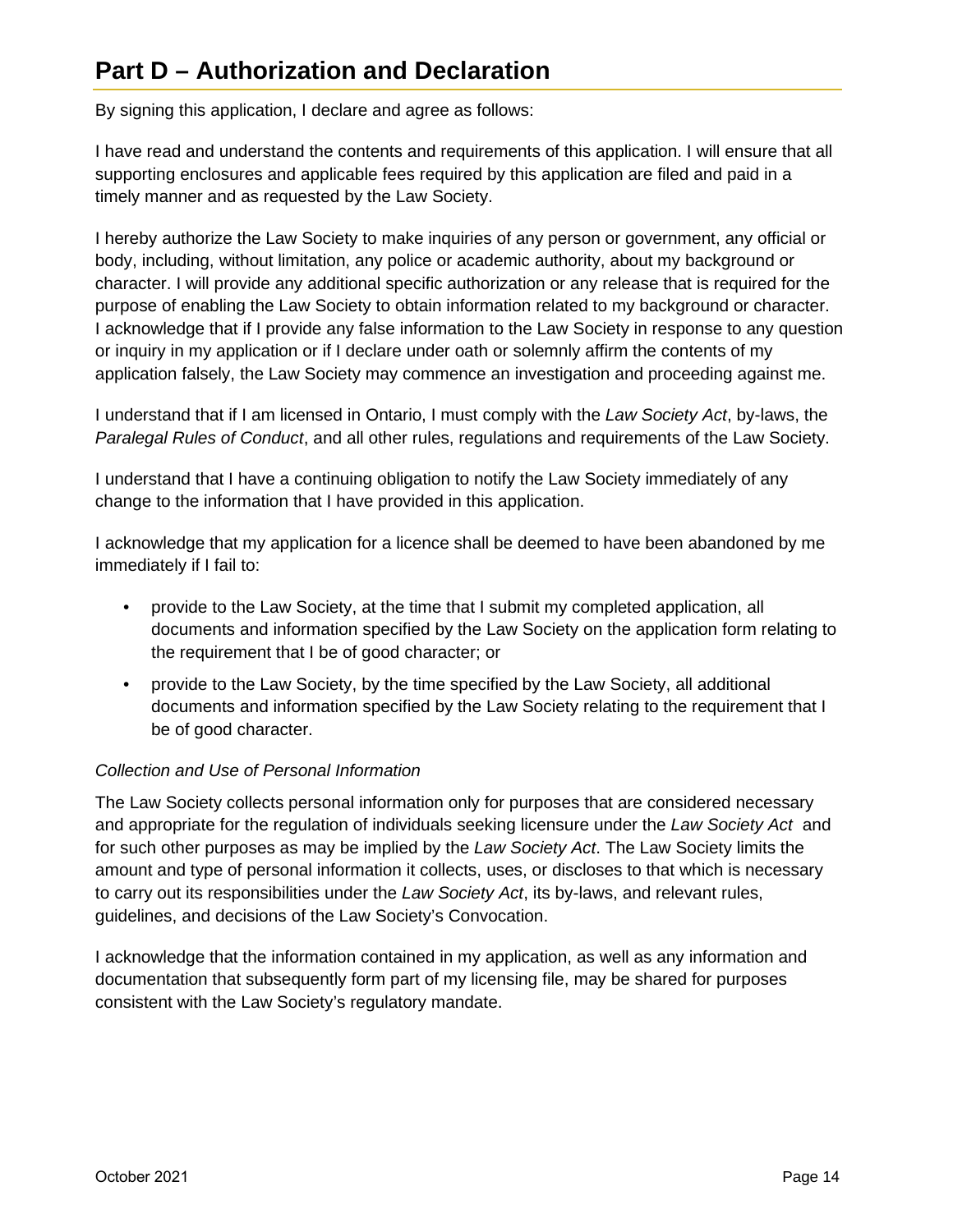I, state of the clare under oath (solemnly affirm) that all information provided by me with respect to this application, and in the documents provided in connection with this application, is true, accurate, and complete.

**at ,** 

**on the \_\_\_\_\_\_ day of \_\_\_\_\_\_\_\_\_\_\_, 20\_\_\_\_** 

**Signature of a Commissioner for Taking Affidavits/Notary** 

**Signature of Applicant**

**Print Name**

**Print Name**